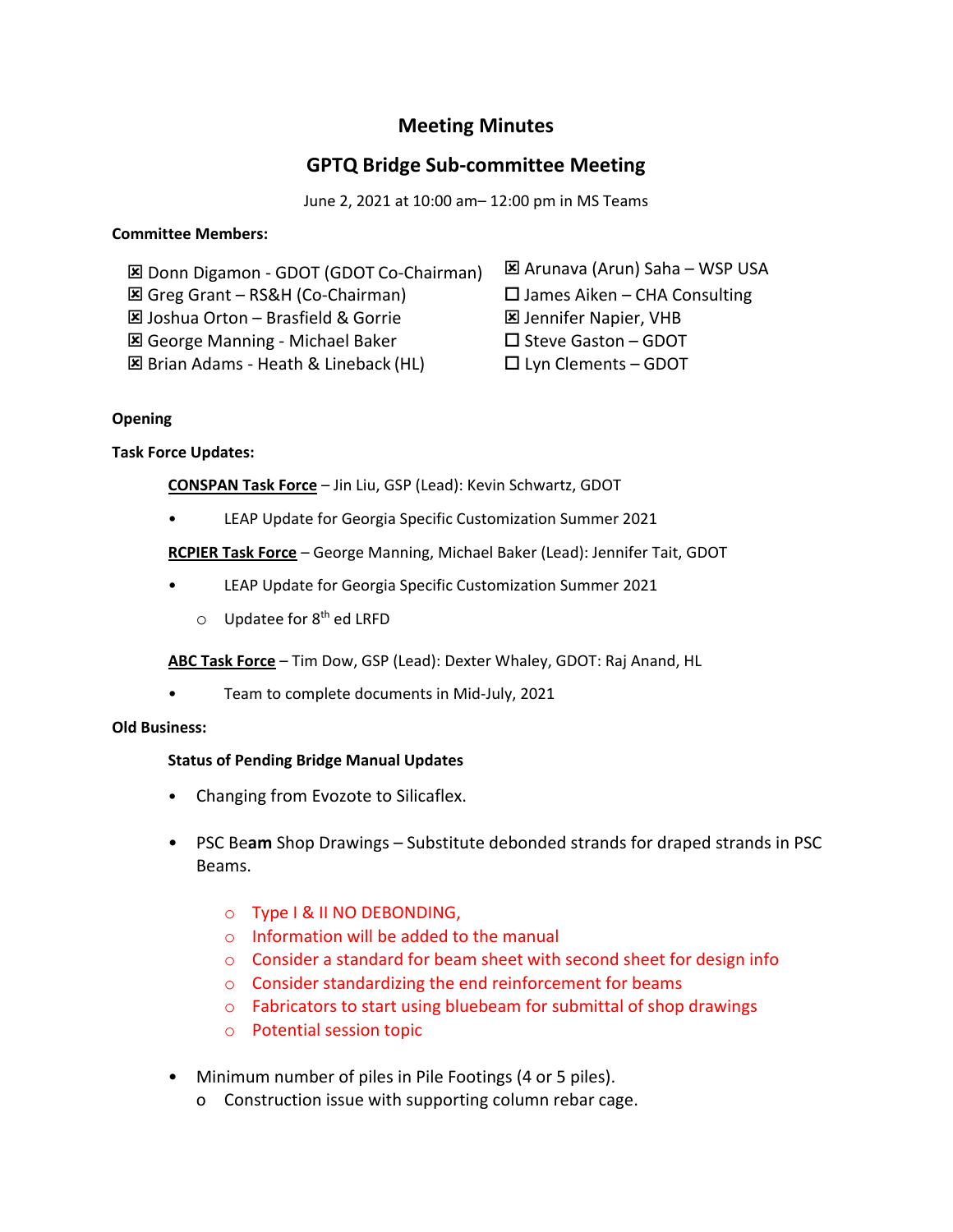- o LRFD lateral loads increases pile spacing.
- o Possibly place masonry block beneath cage for support.
- o Possibly place a note on the plans addressing support of column reinforcement cage, similar to exterior beam bracing note.

### o Donn to talk with construction about this issue

#### **Pending Implementation/Presentation Updates**

- Open Bridge Implementation
	- o GDOT approach is to create 3D at end of project and slowly implement into beginning of project.
	- o Most consultants are beginning to implement 3D.
	- o 3D implementation would be beneficial for Environmental group for Public Information meetings for public relations.

#### o Potential pilot project to use the software

- GDOT Bridge FFPR Waiver Letters.
	- o Donn to set up a presentation for conditions on waiver letter.
	- o Conditions for Waiver Letter:
		- Submit one week before FFPR submittal.
		- Plans submitted to bridge office for one month.
		- First round of BFI comments received.

### o Donn to check on this

#### **Items under Discussion/Investigation**

- Lighting Conduit Details Conduits through deck slabs.
	- GDOT Bridge CADD group will add to cell library. No date set for implementation.
		- o Conduit may have been added already
	- GDOT considering how to implement with MASH Compliance.
		- o Miles Kemp (air and noise subcommittee) to discuss with group
		- o Jennifer to reach out to him
	- o Zone of intrusion issue (trucks leaning over).
	- o Possibly solutions:
		- 6 feet tall barriers.
		- Offset from face of barrier (preferred).
		- o Recommend having open MASH topics in the Bridge Committee.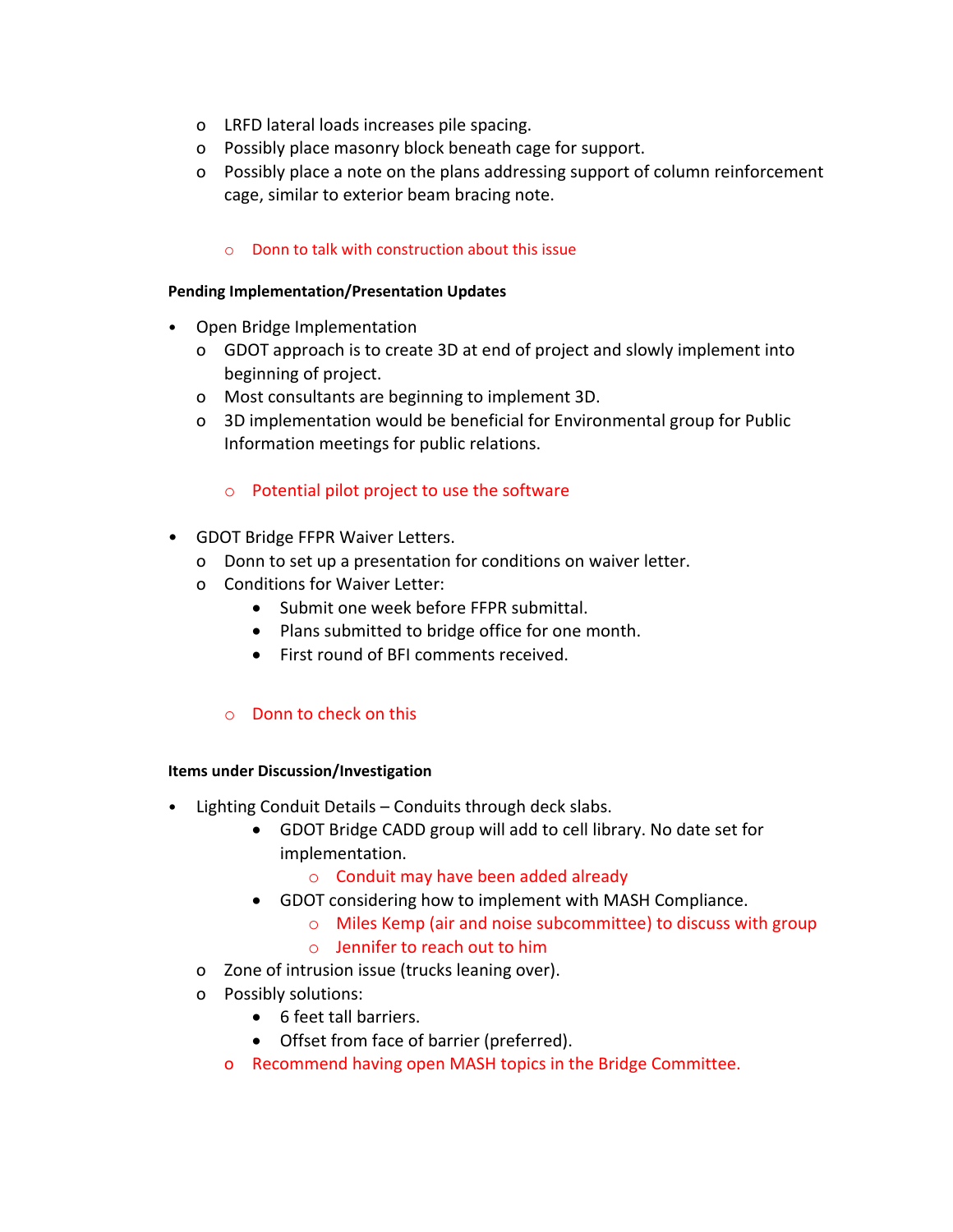- Longitudinal Joints Under Traffic.
	- o Donn provided a detail in chat.
	- o Desire to provide protection for bicycle or motorcycles over joint.
- Collision Loads for Drilled Shaft Foundations.
	- o Transferring load from column to caisson.
	- o Brian Adams to investigate.
- Widenings for step down culverts.
	- o Using light weight fill or foam on top of culverts (D1 in 2007).
	- o MSE walls using wire walls for lateral loads and distribution slabs needed for vertical deflections.
	- o Consider using an inner wall.
- MASH compliance with sound barriers on MSE walls or bridges.
	- o LRFD requirements for the system to resist lateral loads on sound barrier.
	- o Bridge approach is to offset sound barrier on bridge.
	- o MSE wall approach:
	- o Potentially look into sound analysis for the barrier height. Appears to not provide enough reduction.
	- o Consider using a taller barrier to mitigate load (FDOT has an 8' tall barrier).
	- o Address noise barrier feasibility?
- Understanding of Internal GDOT MathCAD Projects.
	- o Should be used only to check designs, not as primary design for consultants.
	- o Superstructure MathCAD programs are available:
		- o Slab
		- o Overhang
		- o PSC Beam
		- o Bearing Pads
	- o Substructure files are forth coming, possibly available Summer 2021.
- Bridge Jacking Guidelines.
	- o GDOT has some guidelines but are not robust.
	- o Possibly use threaded couplers for anchor bolts for future jacking.
	- o GDOT requirements for jacking stiffeners on new steel bridge end diaphragms.
	- o AASHTO documents will be available in the next few years.

#### **New Business:**